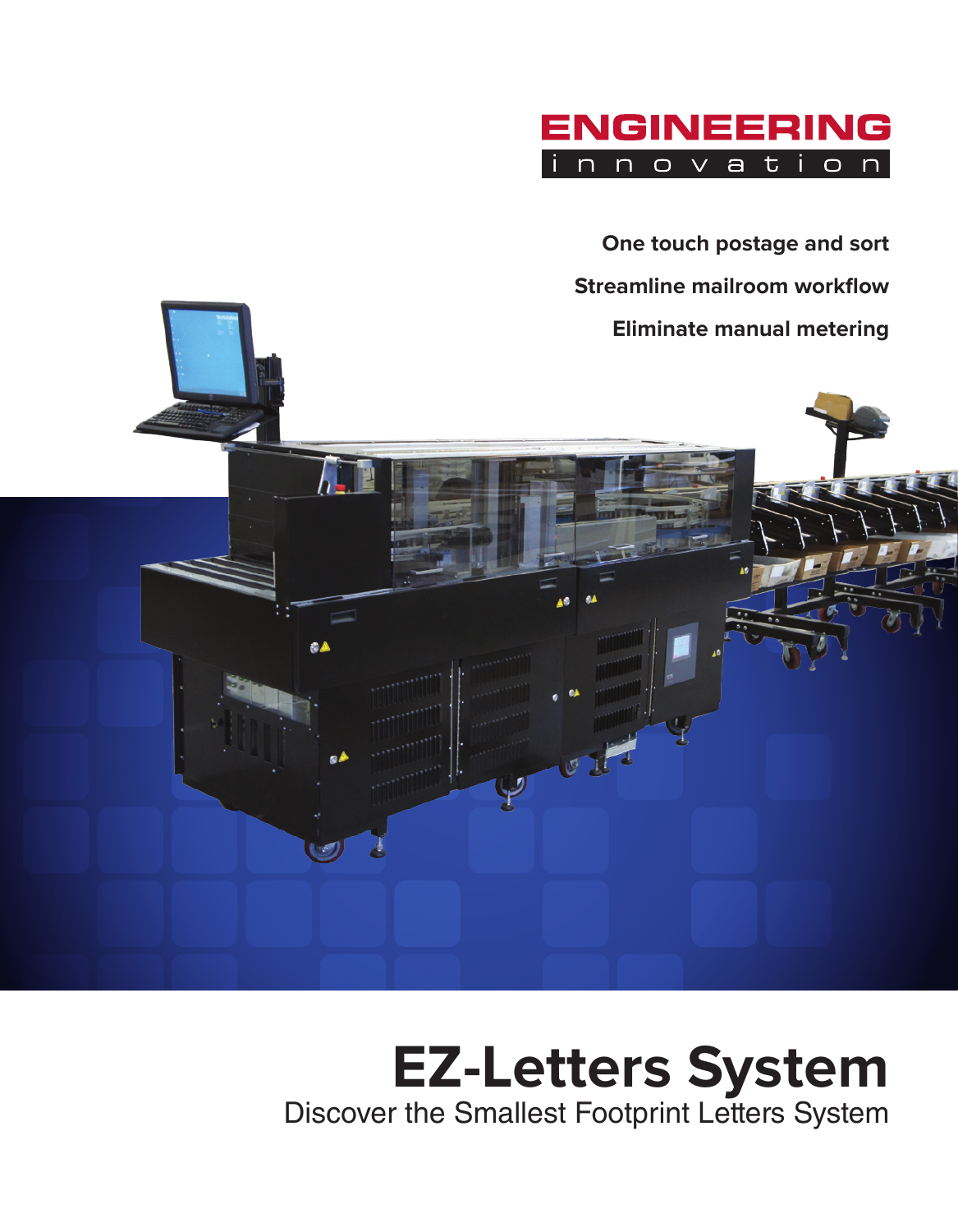

**EZ-Letters Mail Path**



#### **The EZ-Letters Difference**

- Smallest letter sorter footprint on the maket.
- Fits through any standard door.
- Lowest entry cost and quickest ROI
- First time operators are up to speed in 30 minutes.

# **EZ-Letters System Discover the**

#### **Streamline operations and optimize postage savings.**

Engineering Innovation designs postage savings solutions for mailers of all sizes. EZ-Letters allows you to directly access automation discounts while eliminating the meter by applying permit postage.

### How we made it happen!

#### **We Listened!**

After receiving feedback from the mailing industry about the high costs and space requirements of current letter processing equipment, we developed a sorter that sorts letters with the lowest cost of entry available today. With a throughput of up to 18,000 letters per hour, EZ-Letters is designed to deliver immediate efficiencies to small and large mailrooms alike.

#### **Versatile**

Able to handle metered mail, permit mail, and manifest mail, this versatile solution features an OCR that can read letters for Automation discounts, while providing mailers the option to go for MADC through 5-Digit discounts selectively.

Key EZ-Letters features include the optional Weigh on the Fly Scale and HP cartridge-based high speed printer for printing postal barcodes, indicia, addresses, and sorting codes. Coupled with its manifesting capability, mailers can dramatically lower labor, equipment, and ink costs while combining posting/ processing into a single-step routine.

The EZ-Letters processing platform is highly scalable. The "outof-the-box" unit, at a mere 3x5 feet, can fit though most doors and into any room. Single-sided stackers allow the machine to be set up against a wall to fit into the tightest mail room. Double sided sections are now available with the U-Turn and allow for higher volumes and more complex sorting requirements.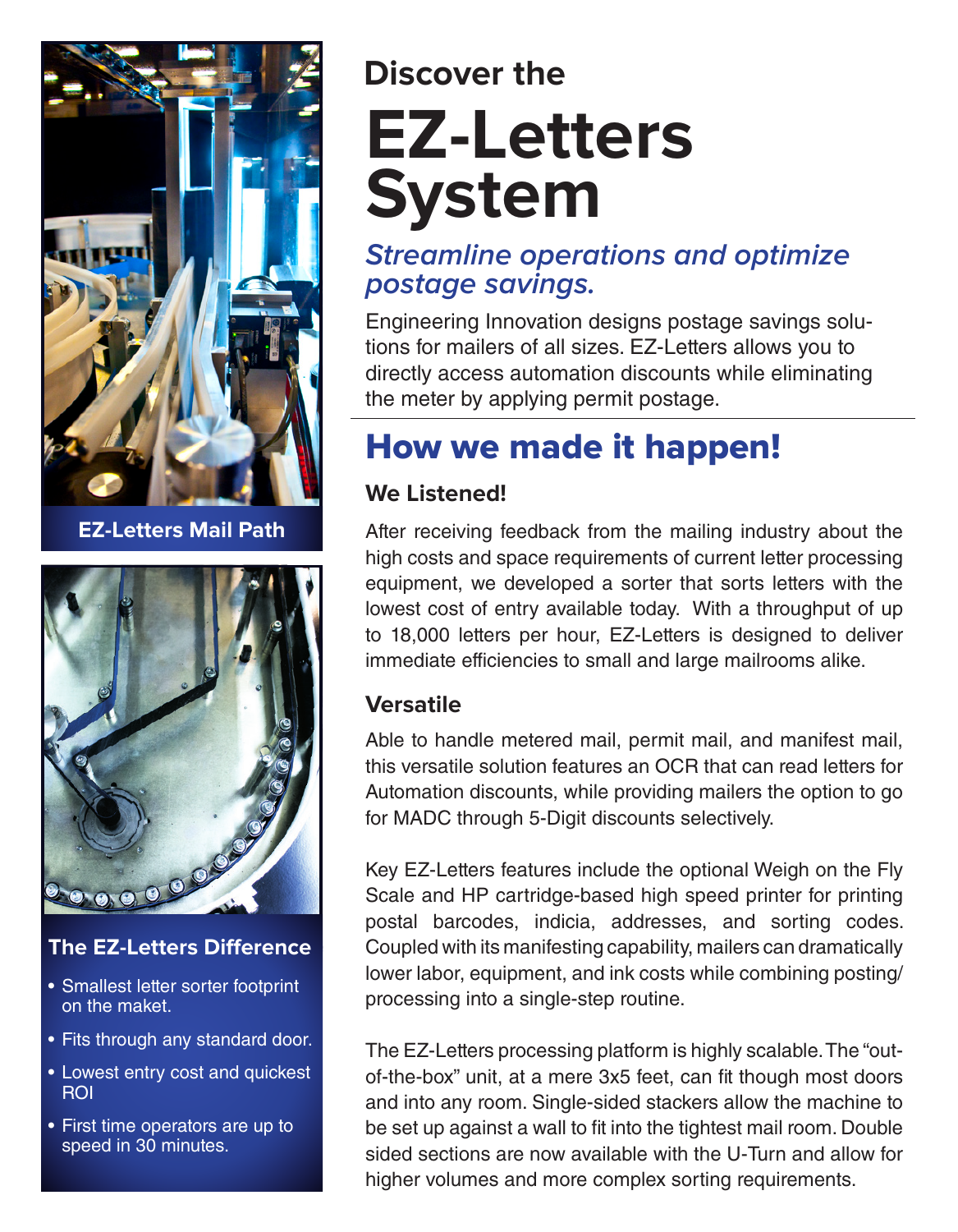

## **Key EZ-Letters Features**

- Intake feeder singulates the mail
- Multiple stacker configurations
	- Single-sided
	- Double-sided
	- Multi-tier
- 18,000 letters per hour throughput for sameweight mail
- 10,000 letters per hour with optional inline scale for mixed-weight mail
- Utilizes Parascript and/or RAF Platinum software for address recognition
- Wide Area Bar Code Reader (WABCR) reads up to 3 barcodes for tracking, proof of processing, and populating IMB
- UMove for Move Update compliance (optional)
- Handles mail sizes up to 10" x 13"  $\times$  14" and weight up to 16 ounces
- Server based configuration
- Fits the Eii One Mailroom™ Solution
- Prints IMB postal barcode, indicia, unique piece ID, endorsement, and (optionally) addresses
- Prepares the USPS Manifest
- Highly flexible billing options
- Cost center bill-back by mail class

### **Components**

- Automatic feeder
- Optional weigh-on-the-fly scale
- Best-in-class OCR • High resolution
	- Reads machine print
	- Reads handwritten mail
- High speed printer
- Touch screen monitor
- Expandable stacker sections
- Tray tag printer

### **The Results are In!**

The multi-functional EZ-Letters System has the capabilities you expect in a larger machine at a fraction of the cost.

- OCR reads and barcodes letters for a minimum 5.5 cent discount, optionally sort for higher discounts
- Obtain postage discounts of up to 30 cents on two-ounce letters
- Handles Meter mail and Permit mail
- Processes First Class, Standard, Incoming, International, and Vote By Mail
- Automate office, production, and promotional mail
- Equipment enables commingling of mailstreams
- Incoming mail feature with customizable sort profiles automates a cumbersome daily function
- Processes reject mail from other sorting equipment

#### **EZ-Letters delivers efficiencies to both small and large mailrooms!**